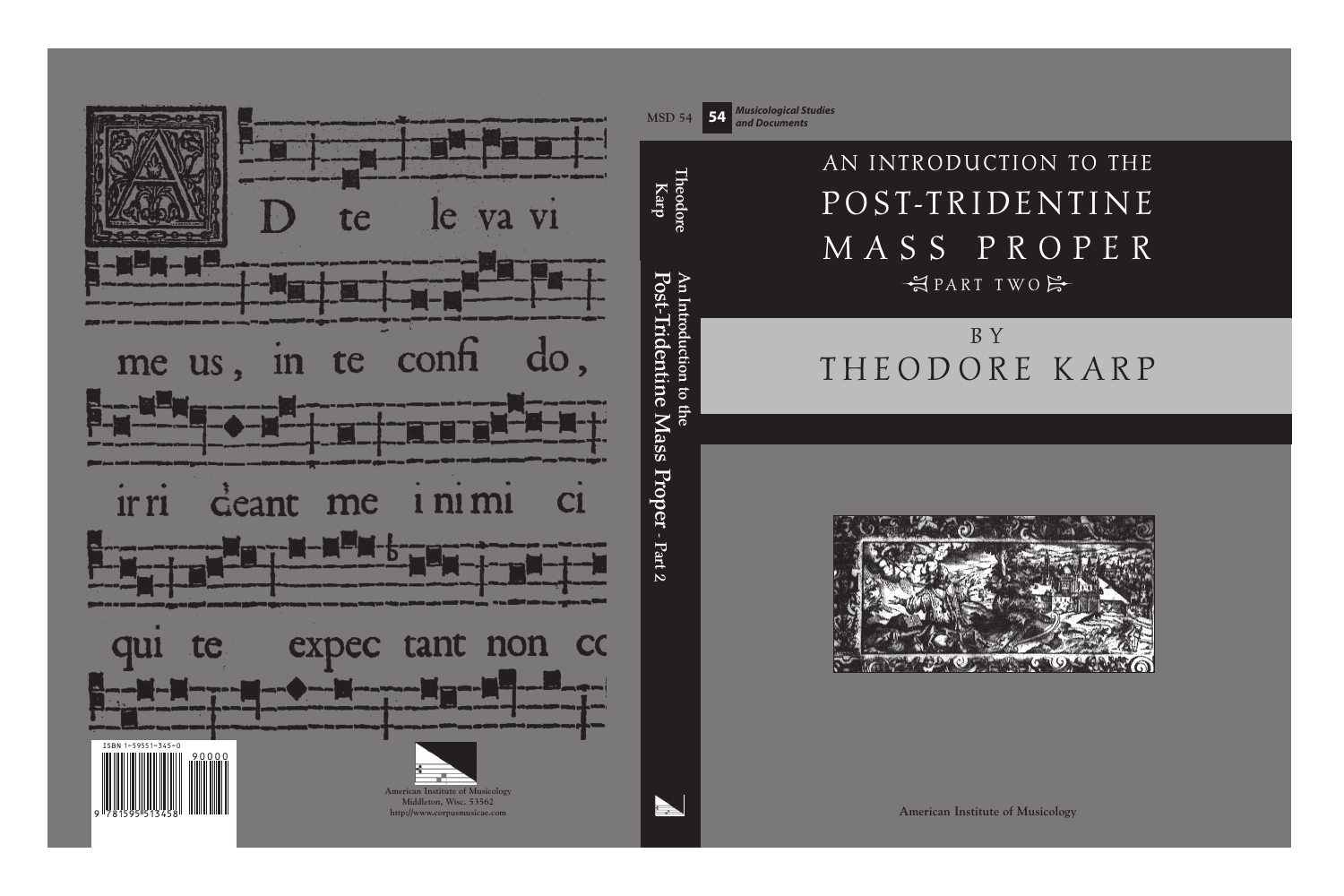Musicological Studies and Documents

### AN INTRODUCTION TO THE POST-TRIDENTINE MASS PROPER

Theodore Karp

AMERICAN INSTITUTE OF MUSICOLOGY Paul L. Ranzini, Director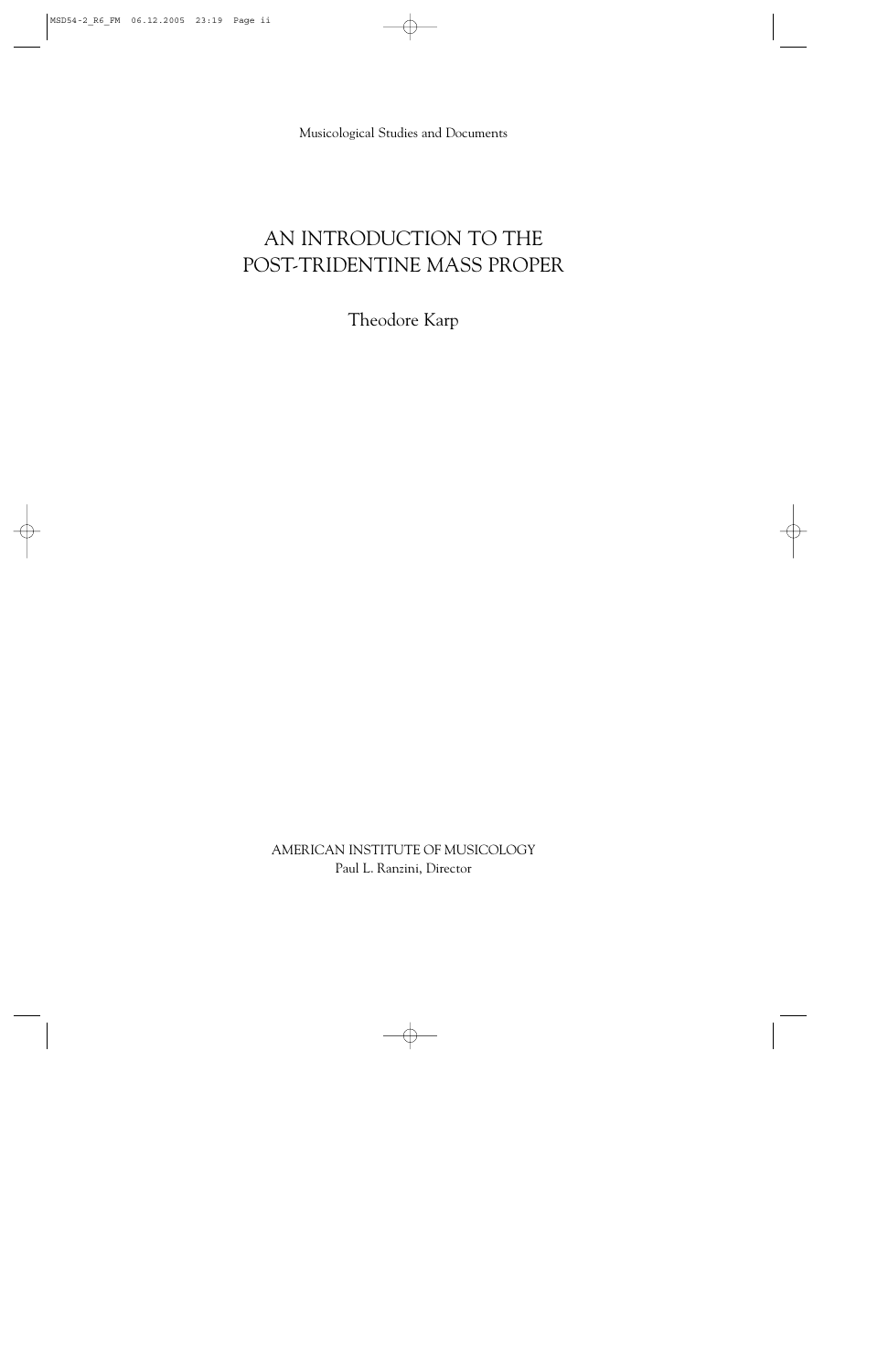Musicological Studies and Documents, 54–2

## AN INTRODUCTION TO THE POST-TRIDENTINE MASS PROPER Part 2: Music Examples

Theodore Karp



AMERICAN INSTITUTE OF MUSICOLOGY Middleton, Wisconsin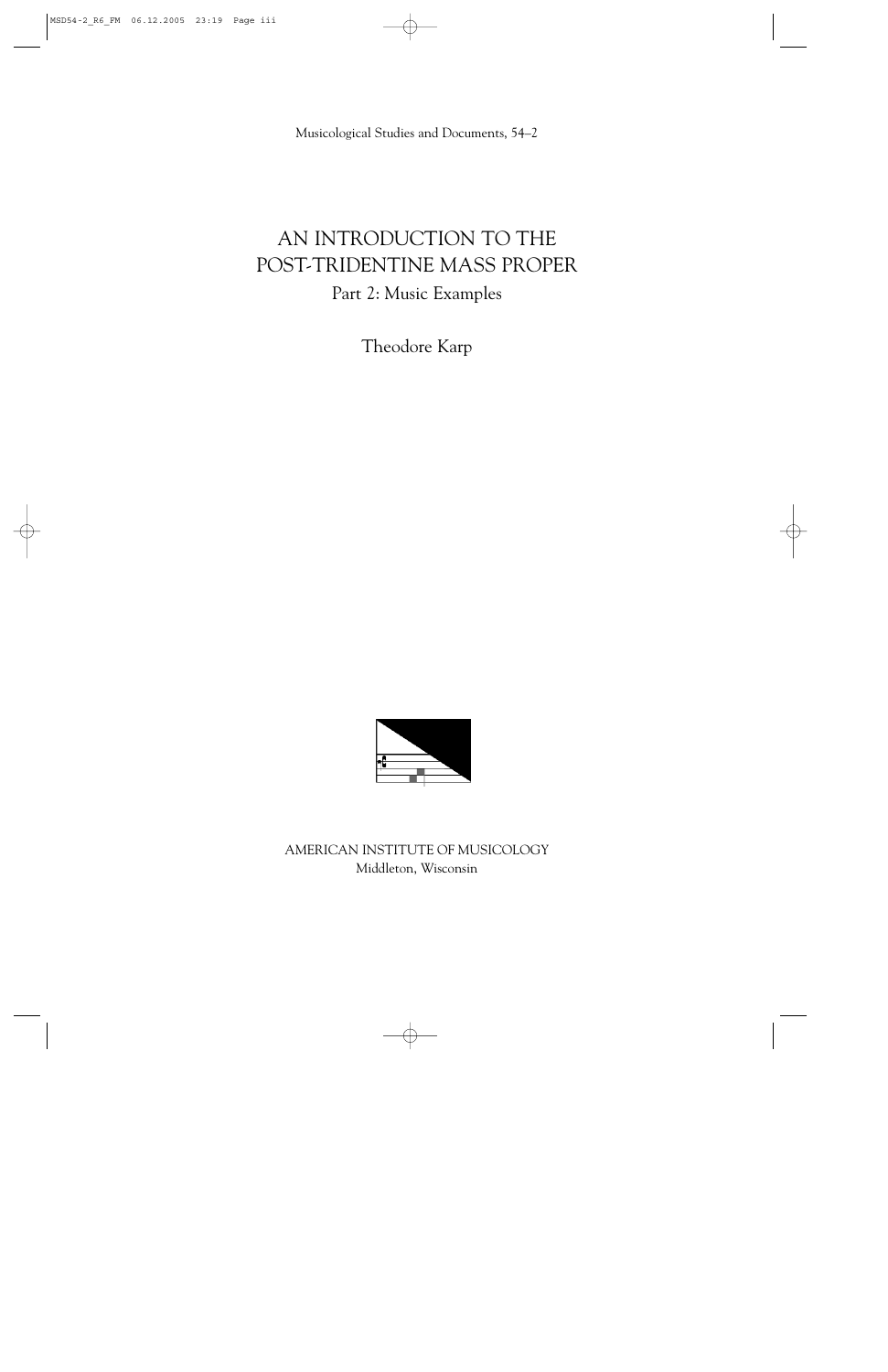#### AMERICAN INSTITUTE OF MUSICOLOGY

The American Institute of Musicology publishes seven series of critical editions, scholarly studies, reference works, and a journal all dedicated to the study of Medieval, Renaissance, and early Baroque eras. The publications of the Institute are used by scholars and performers alike and constitute a major core collection of early music and theoretical writings on music.

For information on establishing a standing order to any of our series, or for editorial guidelines on submitting proposals, please contact:

American Institute of Musicology, Inc. Middleton, Wisconsin 800 736-0070 (U.S. book orders) 608 836-9000 (phone) 608 831-8200 (fax) http://www.corpusmusicae.com orders@corpusmusicae.com info@corpusmusicae.com

© 2005 by American Institute of Musicology, Inc. All rights reserved. No part of this book may be reproduced or transmitted in any form by any electronic or mechanical means (including photocopying, recording, or information storage and retrieval) without permission in writing from the publisher.

ISBN-13: 978-1-59551-345-8 ISBN-10: 1-59551-345-0

Printed in the United States of America. 8 The paper used in this publication meets the minimum requirements of the American National Standard for Information Sciences Permanence of Paper for Printed Library Materials, ANSI Z39.48-1992.

Library of Congress Cataloging-in-Publication Data Karp, Theodore. An introduction to the post-tridentine Mass proper / Theodore Karp. p. cm. -- (Musicological studies and documents ; 54) Includes bibliographical references (p. ) and index. ISBN-13: 978-1-59551-339-7 (v.1 : alk. paper) ISBN-10: 1-59551-339-6 (v.1 : alk. paper) ISBN-13: 978-1-59551-345-8 (v.2 : alk. paper) ISBN-10: 1-59551-345-0 (v.2 : alk. paper) 1. Mass (Music) 2. Gregorian chant--History and criticism. I. Title. II. Series.

ML3088.K37 2005 782.32'35--dc22

2005032550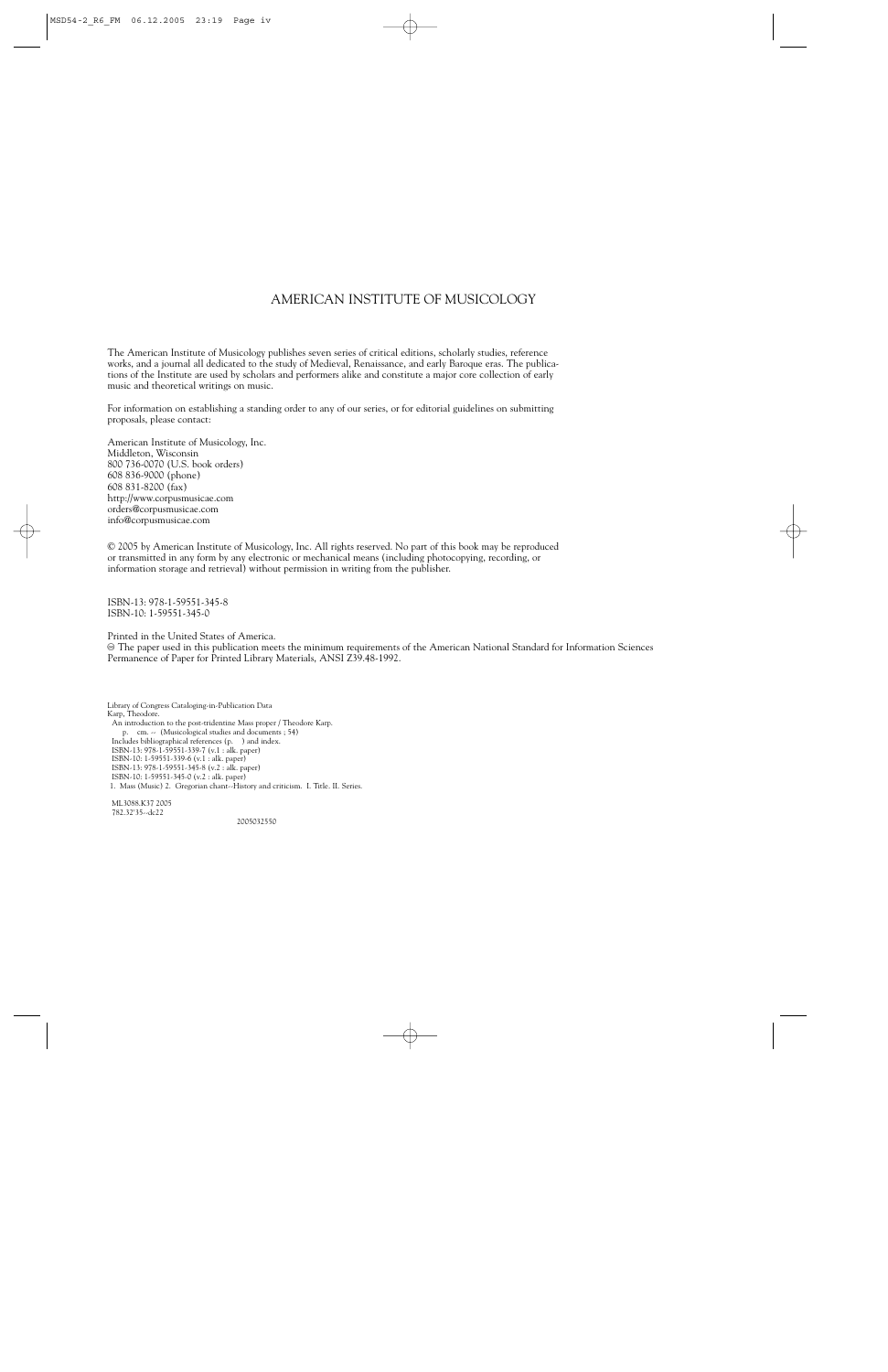#### **Contents**

| <b>Third Mass for Christmas</b>                                                   |
|-----------------------------------------------------------------------------------|
|                                                                                   |
|                                                                                   |
| 3. Viderunt omnes (Italian transmission) [gradual: W Notum fecit] 14              |
|                                                                                   |
| 5. Five Members of the Dies sanctificatus family in readings of the Medicean      |
|                                                                                   |
| 6. Five Members of the Dies sanctificatus family in readings of the Ciera Gradual |
|                                                                                   |
| 7. Five Members of the Dies sanctificatus family in readings of the               |
|                                                                                   |
|                                                                                   |
|                                                                                   |

#### **First Sunday of Advent**

#### **Second Sunday of Advent**

| 19. Remnants of the formulaic nexus in the Gardano Gradual of 1591 77 |  |
|-----------------------------------------------------------------------|--|
|                                                                       |  |
|                                                                       |  |
|                                                                       |  |
|                                                                       |  |
|                                                                       |  |
|                                                                       |  |
|                                                                       |  |
|                                                                       |  |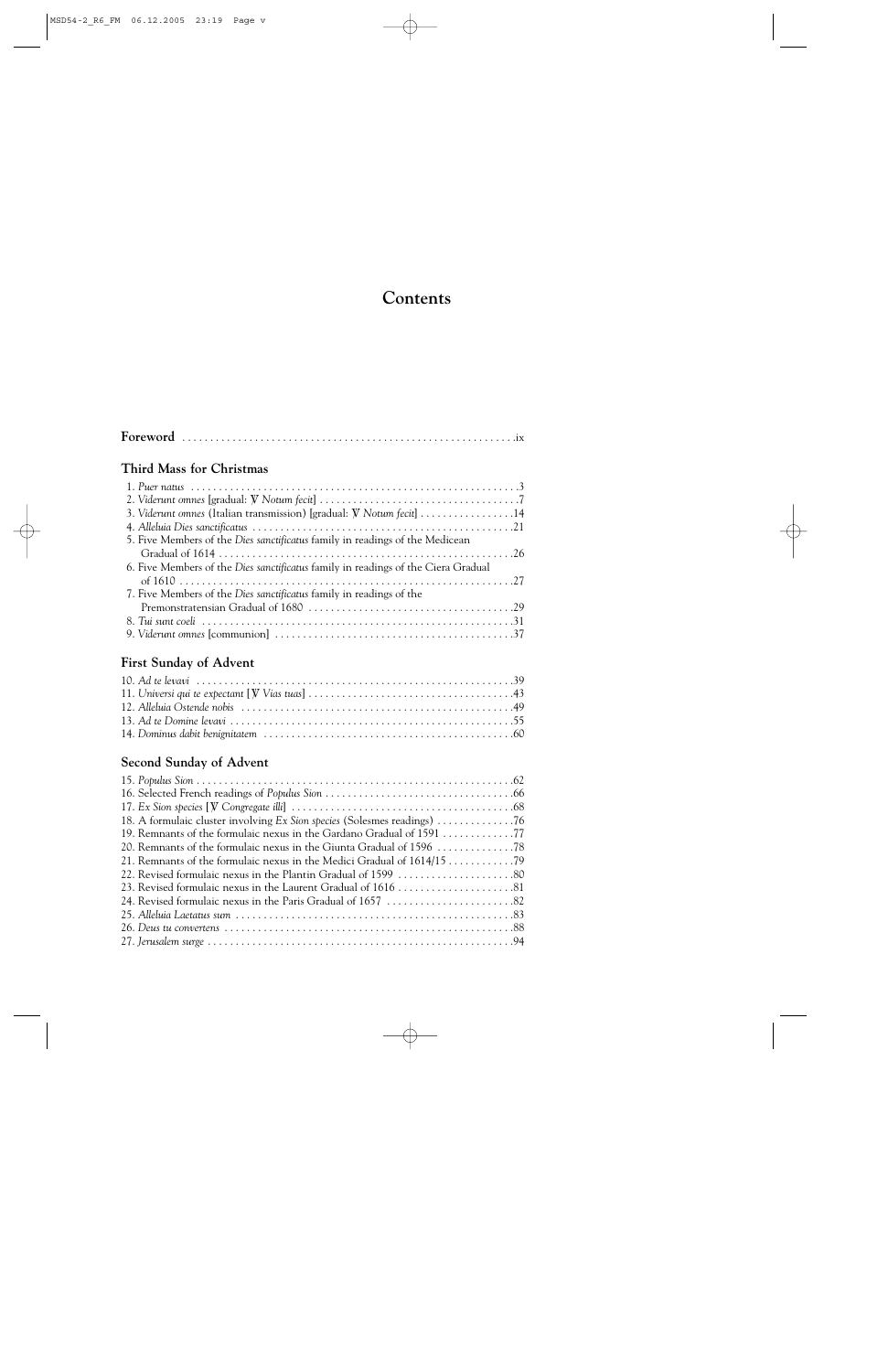#### **Third Sunday after Epiphany**

| 30. A family of closing melismas, including <i>Timebunt gentes</i> (Solesmes readings)107 |
|-------------------------------------------------------------------------------------------|
| 31. Similar closing melismas in readings of the Laurent Gradual of 1616 107               |
| 32. Unexpected appearances of the same cadential formula in the Laurent                   |
|                                                                                           |
| 33. Varied statements of the same formula in the Gardano Gradual of 1591 108              |
| 34. Varied statements of the same formula in the Ciera Gradual of 1610 109                |
| 35. Varied statements of the same formula in the Medici Gradual of 1614/15 110            |
| 36. A comparison of the closing melismas for the responds of Timebunt gentes              |
|                                                                                           |
|                                                                                           |
|                                                                                           |
|                                                                                           |
|                                                                                           |
|                                                                                           |

#### **Easter Sunday**

| 44. Initial cadences for verses of the Haec dies family in the Giunta Gradual   |
|---------------------------------------------------------------------------------|
| 45. Final cadences for verses of the Haec dies family in the Giunta Gradual     |
| 46. Initial cadences for verses of the Haec dies family in the Gardano Gradual  |
| 47. Final cadences for verses of the Haec dies family in the Gardano Gradual    |
| 48. Initial cadences for verses of the Haec dies family in the Medici Gradual   |
| 49. Final cadences for verses of the Haec dies family in the Medici Gradual     |
| 50. Initial cadences for verses of the Haec dies family in the Millange Gradual |
| 51. Final cadences for verses of the Haec dies family in the Millange Gradual   |
|                                                                                 |
|                                                                                 |
|                                                                                 |

#### **A Selected Miscellany**

#### **Nivers and** *plainchant musicale*

| 65. Nivers, Graduale Romano-Monasticum Ordinis S.P.N. Francisci, 1658        |  |
|------------------------------------------------------------------------------|--|
|                                                                              |  |
|                                                                              |  |
|                                                                              |  |
| d. Victimae paschali laudes [compared with the Belgrand Gradual of 1656] 268 |  |
|                                                                              |  |
|                                                                              |  |
|                                                                              |  |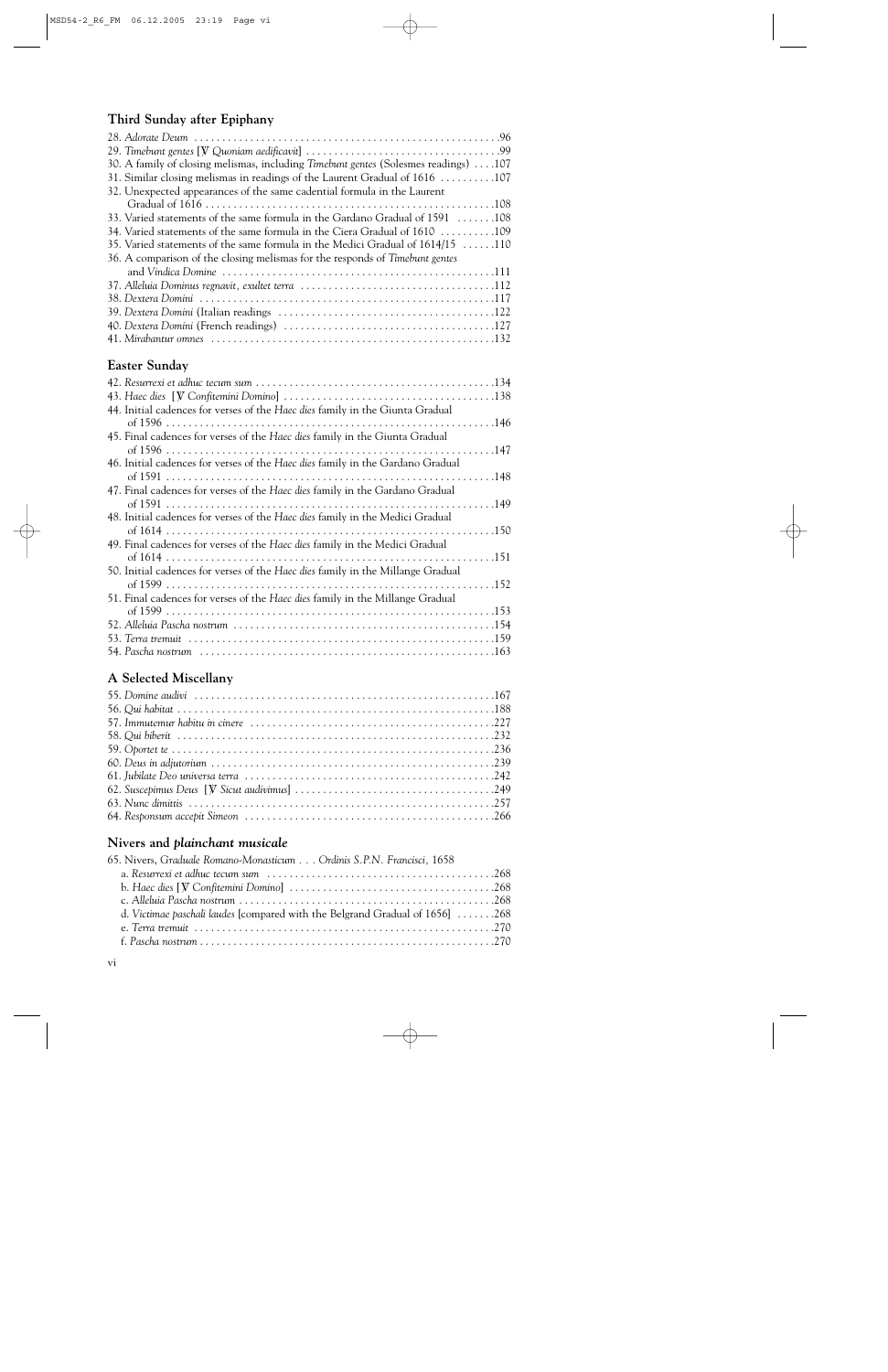| 66. Nivers, Graduale Romano-Monasticum Ordinis S.P.N. Francisci, 1658 |  |
|-----------------------------------------------------------------------|--|
|                                                                       |  |
|                                                                       |  |
|                                                                       |  |
|                                                                       |  |
|                                                                       |  |

#### **Neo-Gallican Chant**

| 68. Neo-Gallican versions of the respond to Viderunt omnes 277                    |
|-----------------------------------------------------------------------------------|
|                                                                                   |
| 70. Neo-Gallican versions of the Alleluia Dies sanctificatus family 281           |
| 71. The respond and first portion of the verse of Anima nostra [gradual: general] |
|                                                                                   |
|                                                                                   |
|                                                                                   |
|                                                                                   |
|                                                                                   |
| 76. Proper for the Mass for the Second Sunday of Advent in the Graduale           |
|                                                                                   |

#### **Chant in the Eighteenth Century**

| 79. Four Dominican versions of Alleluia Laetatus sum 311 |  |
|----------------------------------------------------------|--|
| 80. Four Dominican versions of Deus tu convertens 312    |  |
|                                                          |  |

#### **The Road Back**

| 82. Nineteenth-century readings for Populus Sion 314              |  |
|-------------------------------------------------------------------|--|
|                                                                   |  |
| 84. Nineteenth-century readings for the Alleluia Laetatus sum 326 |  |
| 85. Nineteenth-century readings for Deus tu convertens 331        |  |
| 86. Nineteenth-century readings for Jerusalem surge 337           |  |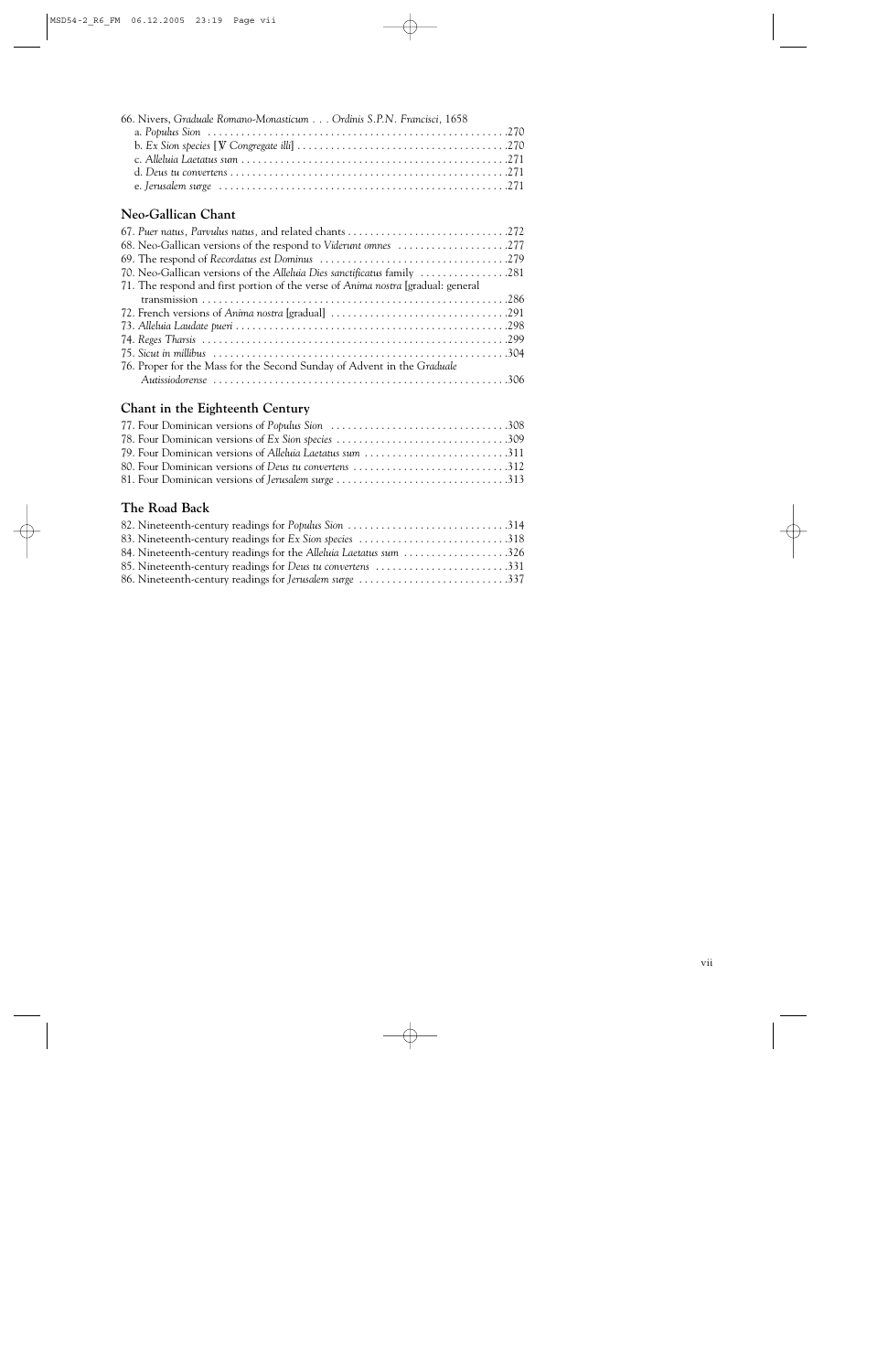#### **Foreword**

The purpose of this volume is to provide the reader with accounts of multiple readings of selected chants. As explained in the introduction to volume 1, I have chosen to focus primarily on complete Mass Propers selected for reason of either their liturgical prominence or my previous experience with one or more of their individual members. I have sought to provide examples drawn from as many different traditions as is possible, keeping in mind the limitations of what can be fit within a single page. Unfortunately, I have not had access to any source from the Carmelite tradition; this omission is in part remedied elsewhere by the work of Father James Boyce.

With rare exceptions, the musical transcriptions presented here are essentially diplomatic accounts of what is found in the respective sources. I have standardized textual orthography in keeping with modern practice, but have sought to keep musical changes to a minimum. The conservative policy adopted represents a departure from my normal preferences and may call for some explanation.

I generally find editorial interpretation to be one of the more valuable contributions that a scholar can offer. At the same time, there is a need for a sound basis on which to found the interpretation. Two situations are involved: cases of errors in the source, and the lack of specificity in the use of accidentals. When dealing with chant within the medieval tradition and its aftermath in the early Renaissance, one is normally dealing with a repertory whose practitioners aim to remain faithful to the tradition of the music handed down to them, whether orally or through writing. When purposeful alterations occur, as in the Cistercian tradition, one still hopes to have access to a small group of sources that remain consistent among themselves. One can compare one Cistercian reading with a handful of others for the same Order in order to discern whether errors are to be found in the source being tested. There is at least a basis for the presumption of error or omission should discrepancies be found. On a broader plane one can establish dialectal differences in readings of particular chants and make allowance for these. If, for example, a preponderance of representative sources makes use of a *b-flat* at a specific point in a given chant, one may reasonably conclude that this tone was likely to have been performed, even when the accidental is not actually notated in the particular source being studied. I stress that I am referring to likelihood and not certainty.

In the repertoire under investigation here we are faced with the opposite situation. The editors of chant prints from the very late sixteenth century onward did not feel themselves obligated to remain faithful to any of the chant versions known to them. Even when the editor is generally following the readings available in a specific source, that person seems to retain the right to depart from his model at any given juncture. Under these circumstances we are deprived of a significant form of evidence that has been traditionally employed in seeking to distinguish between error and variant, between silence and a positive statement of absence.

It is perhaps questionable to write of a "diplomatic transcription" when referring to music such as is presented here. Obviously I am not offering a literal image of the various primary sources. The neumes having multiple tones are broken down to individual tones, but the concept of notating groups of tones within one symbol is retained through slurs that mark the boundaries of the individual neumes to the extent that these can be ascertained. When dealing with Eastern sources employing *Hufnagelschrift* (Hob-nail notation), I employ dotted slurs to indicate connections between tones lacking physical connection among the several tones, and solid slurs to indicate tones that are physically connected to one another. Sometimes conditions prompt that both kinds of slurs be used in conjunction, a longer one over a briefer one. In other sources solid slurs are used consistently.

Even accepting this form of adjustment, one must also be able to distinguish among other special forms of notation, many of these having ornamental function. At times we cannot be certain about the intended function of some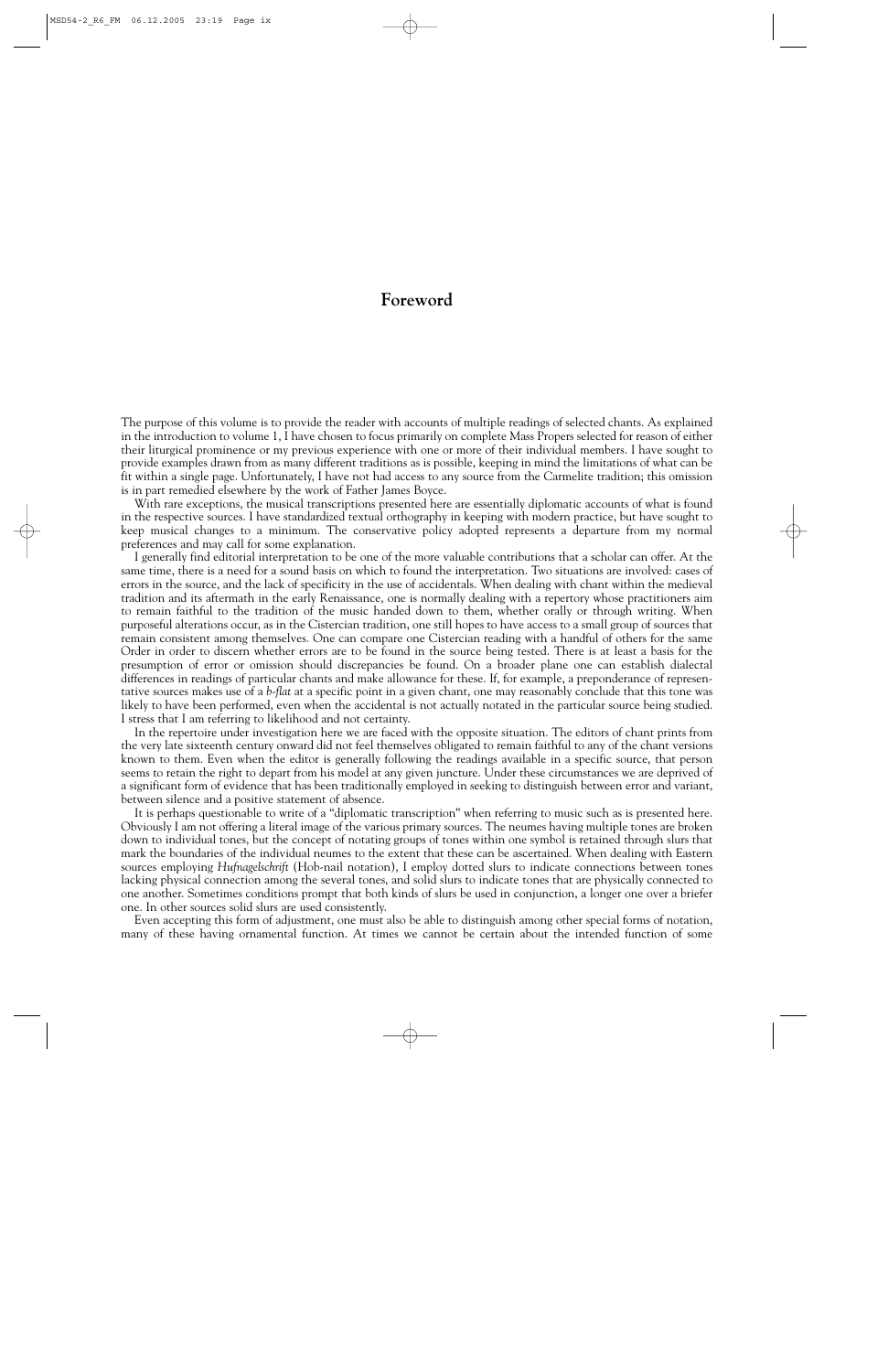# AN INTRODUCTION TO THE POST-TRIDENTINE MASS PROPER Part 2: Music Examples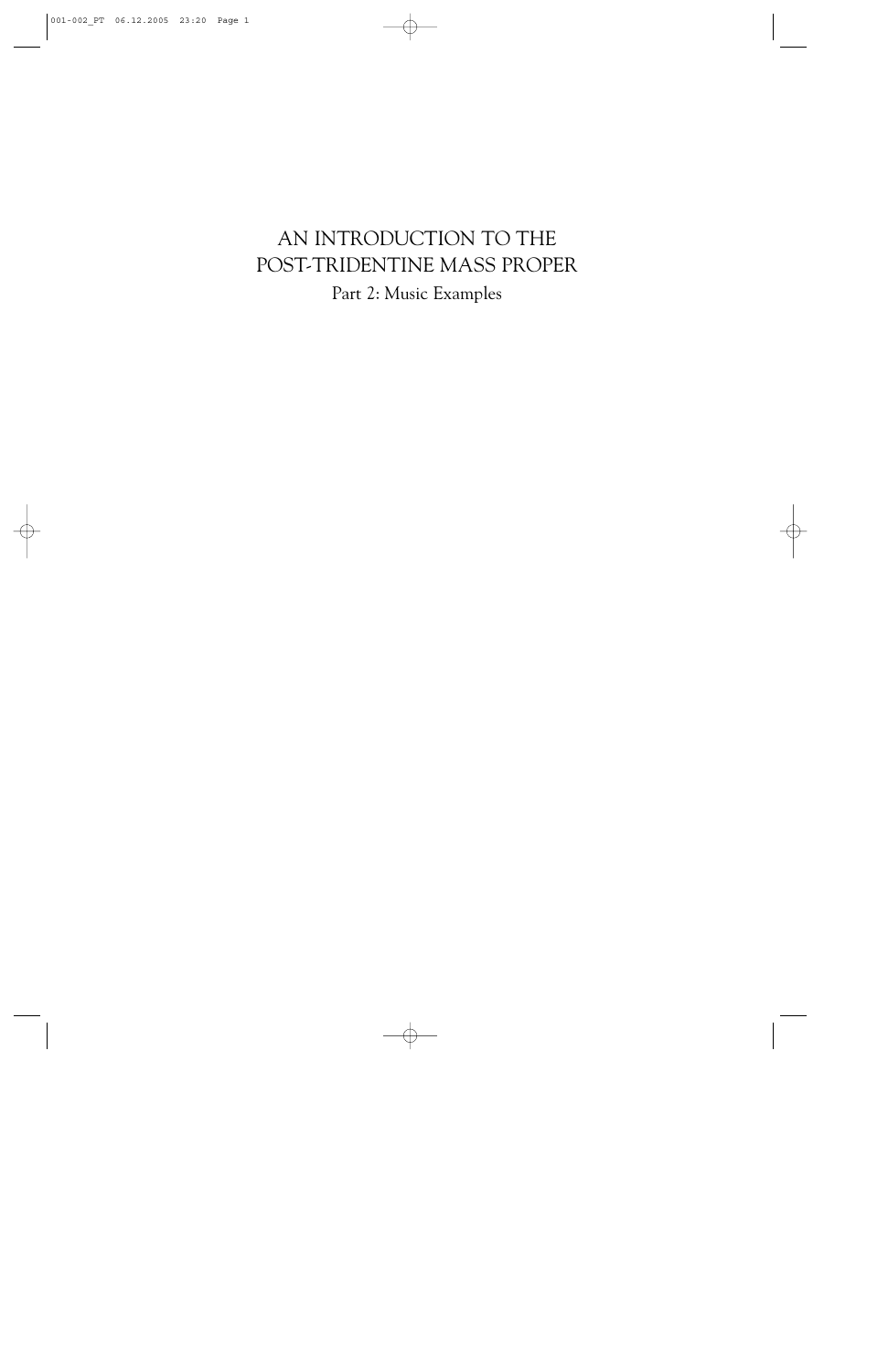**Example 1.** *Puer natus:* (a) Graduale Triplex; (b) Liechtenstein, 1580; (c) Herbipolense, 1583; (d) Gardano, 1591; (e) Giunta, 1596; (f) Ciera, 1610; (g) Medici, 1614; (h) Belgrand, 1633; (i) Belleros, 1620; (j) Plantin, 1599; (k) Angermaier, 1618; (l) Küchler, 1671; (m) J. Flandrus, 1597; (n) Cistercian, 1696; (o) Premonstratensian, 1680; (p) Benedictine, 1624; (q) Carthusian, 1679(?)